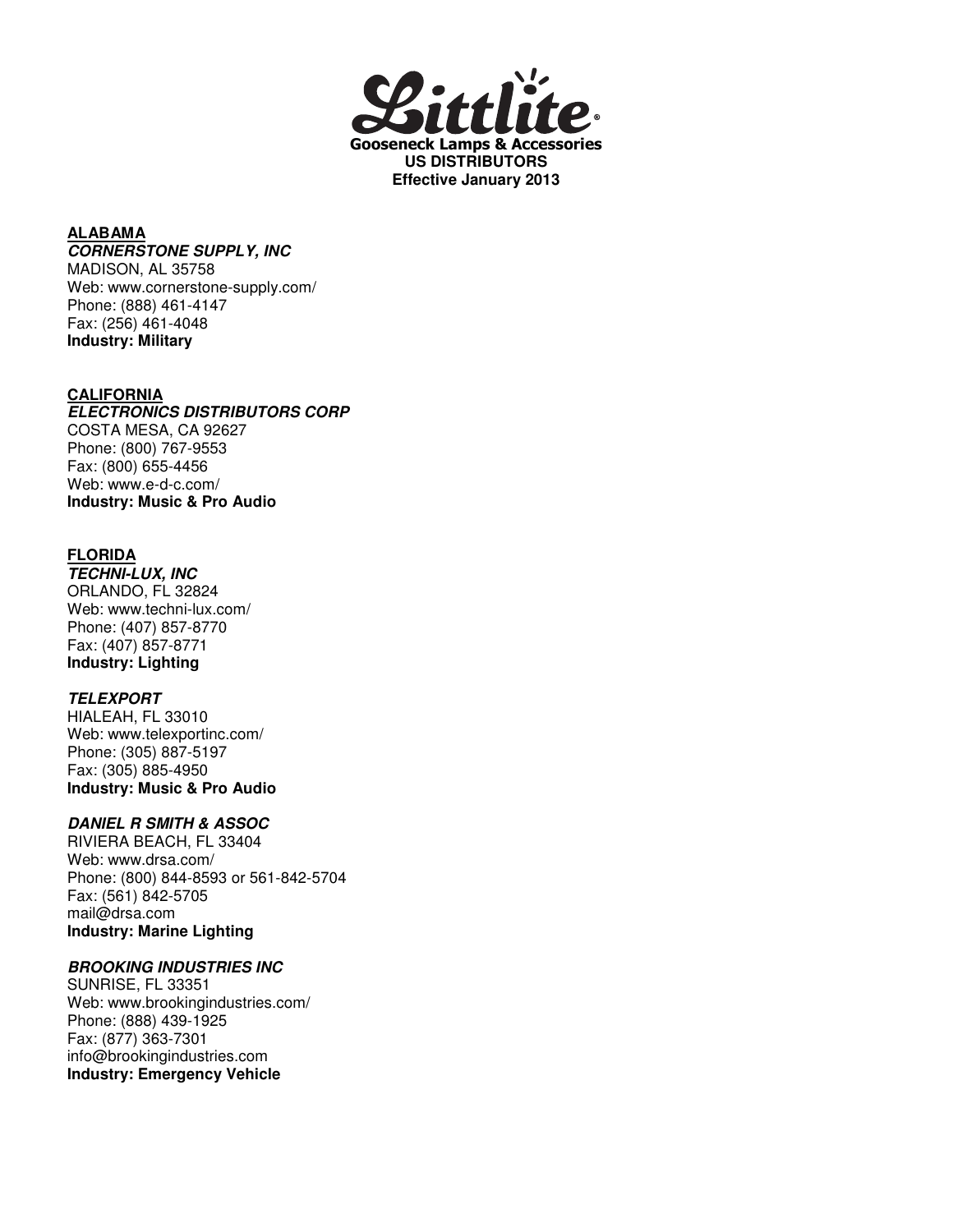#### **FLORIDA cont. AERO TECHNICAL COMPONENTS**

SAINT PETERSBURG, FL 33702 Web: www.aerotechcomp.com Phone: (727) 577-6115 Fax: (727) 563-9134 info@aerotechcomp.com **Industry: Military/Avionics**

#### **ILLINOIS**

**HARRIS TELLER** Chicago, IL 60638 Web: www.harristeller.com Phone: (800) 252-4004 Fax: (708) 496-2130 sales@harristeller.com **Industry: Music Retail**

#### **FEDERAL SIGNAL**

Oak Brook, IL 60523 United States Phone: 630-954-2000 Fax: 630-954-2030 Web:www.federalsignal.com/ **Industry: Public Safety Vehicles**

### **INDIANA**

### **STARIN MARKETING INC**

CHESTERTON, IN 46304 Web: www.starin.biz/ Phone: (219) 929-4127 Fax: (219) 929-4377 csr@starin.biz **Industry: A/V Lighting**

#### **KENTUCKY**

# **ELIZABETH TURNER COLLECTION**

LEXINGTON, KY 40502 Web: www.elizabethturnercollection.com Phone: (859) 226-8888 Fax: (859) 225-5577 **Industry: Needlepoint**

#### **MASSACHUSETTS**

**HEILIND ELECTRONICS INC** WILMINGTON, MA Web: www.heilind.com Phone: (978) 657-4870 Fax: (978) 658-0278 **Industry: Electronics**